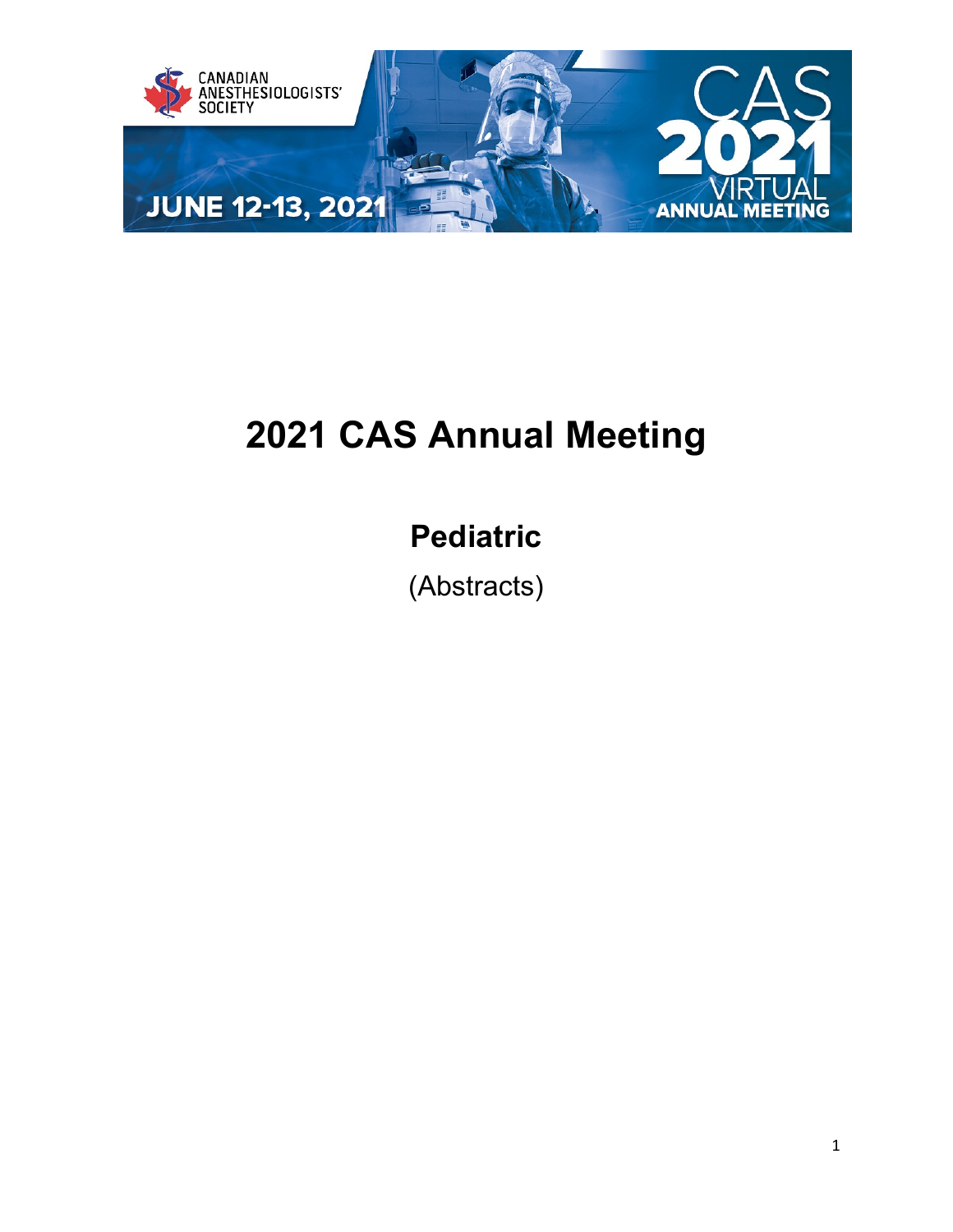### **Contents**

| Novel use of Continuous Erector Spinae Plane Blocks in Surgery for Adolescent          | 5 |
|----------------------------------------------------------------------------------------|---|
| Point of Care Ultrasound (PoCUS) for Obstructive Sleep Apnoea Screening in the         |   |
| Retrospective Audit of Paediatric Spine Surgeries: A Quality Improvement Initiative  9 |   |
| Retrospective Review of Ambulatory Continuous Adductor Canal Catheters in              |   |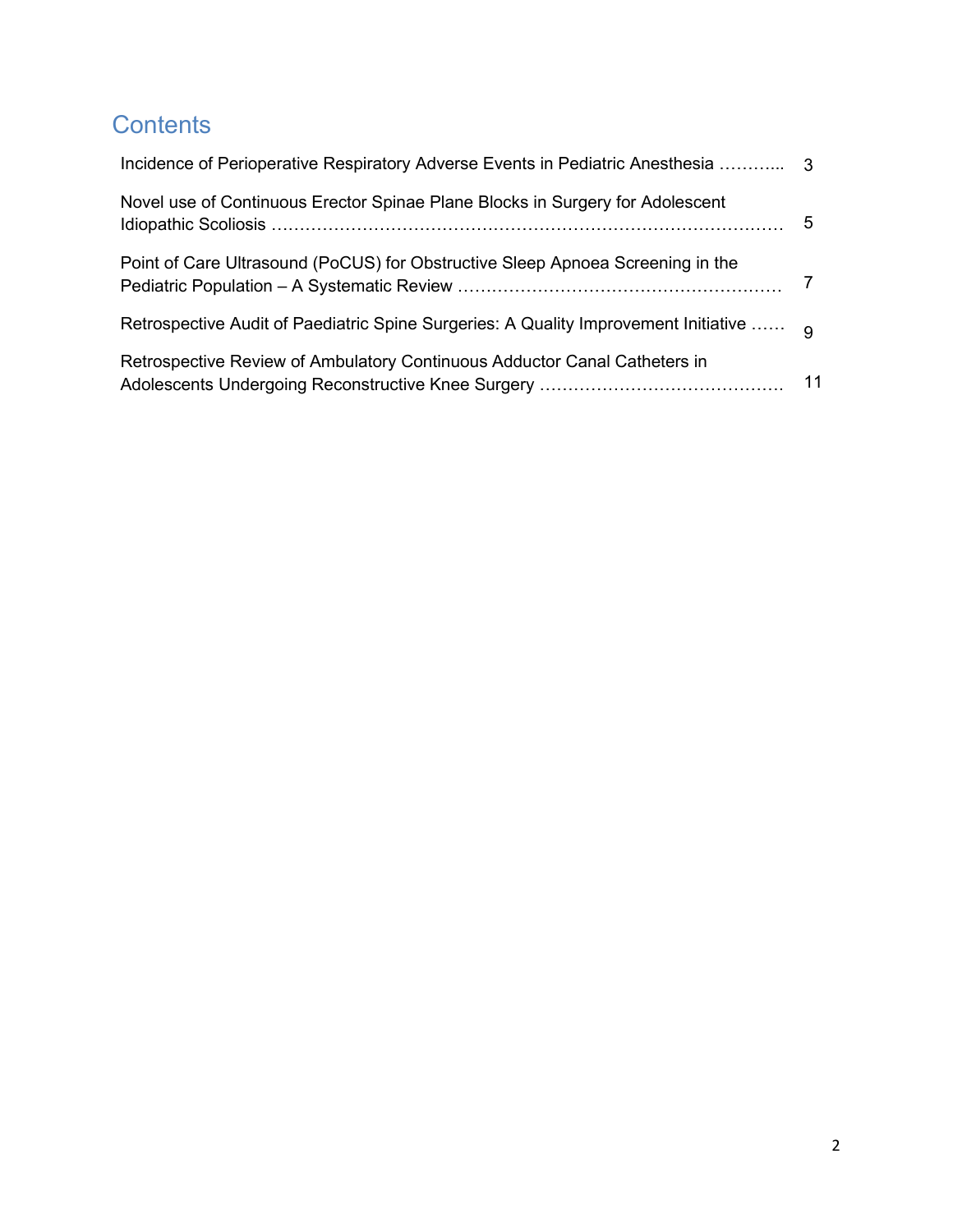#### <span id="page-2-0"></span>**Incidence of Perioperative Respiratory Adverse Events in Pediatric Anesthesia**

Wassila Ait Igrine $^1$ , Davinia E. Withington $^2$ 

1 Department of Anesthesia, McGill University, Montreal, Quebec, Canada. 2 Department of Anesthesia, Montreal Children's Hospital, McGill University, Montreal, Quebec, Canada.

**Introduction:** Respiratory events are responsible for the majority of the perioperative complications in pediatric anesthesia.<sup>1</sup> Unfortunately, little is known of the current pediatric anesthesia complication rates in Canada. $^{2,3}$  We aimed to identify the incidence of perioperative respiratory adverse events (PRAE) at our pediatric center and sought to identify associated patient, surgical and anesthetic risk factors.

**Methods:** Ethics approval was waived by local REB. We conducted a prospective audit of all children receiving anesthesia from December 2018 to June 2019 inclusively. Data was collected through anonymized surveys that were completed by the anesthetist and the recovery room nurse responsible for the patient. The primary outcome was the incidence of any PRAE either during anesthesia or in the recovery room. The events assessed were stridor, laryngospasm, bronchospasm, persistent coughing, airway obstruction, apnea and oxygen desaturation. Data on relevant patient risk factors as well as on anesthetic and surgical management were recorded.

**Results:** A total of 1903 forms were collected. Analysis was conducted using SPSS 24.0. Incidence of any PRAE was 14.3%. Incidence of any RAE in the OR was 7.8% where 8% of these were classified as severe. Incidence in the PACU was of 6.6%, with 1% of these being severe. Airway obstruction was the most common event and occurred mostly either on emergence or in the PACU. Three multivariate models based on significant patient, anesthetic and surgical factors were built to assess association with the primary outcome. Significant variables identified in each model were used to build a final integrated multivariate model. Variables significantly associated with the outcome were age groups 0-2 years (OR 2.88, 95% CI 1.42 -3.78, P 0.007) and 13-18 (OR 1.99, 95% CI 1.09-3.00, P 0.007), abnormal airway (OR 2.36, 95% CI 1.17-3.56, P 0.01), chronic pulmonary disease (OR 2.31, 95% CI 1.37-5.30 , P 0.004), OSA (OR 2.25 95% CI 1.48-4.00 , P 0.005), URTI (OR 2.1 95% CI 1.44-3.22 , P0.0002), history of PRAE (OR 3.59 95% CI 1.08/8.57 , P0.03), obesity (OR 2.60 95% CI 1.32-5.49 , P 0.006), native airway being protective (OR 0.48 95% CI 0.293-0.796, P 0.001), and urgent procedure (OR1.65 95% CI 1.00-2.71 , P 0.04).

**Discussion:** Incidence of PRAE at our center is comparable to rates identified in other studies. $4$  Here again we observe the importance of patient factors.<sup>5</sup> Notable potentially modifiable risk factors include URTI and obesity. Of interest, while age was traditionally shown to be strictly inversely correlated with the risk of RAE, we found that children older than 13 years were at higher risk compared to the 7-13 years category. This could be a target for improvement. Finally, only one event resulted in unexpected ICU admission, highlighting the overall favorable prognosis of respiratory adverse events.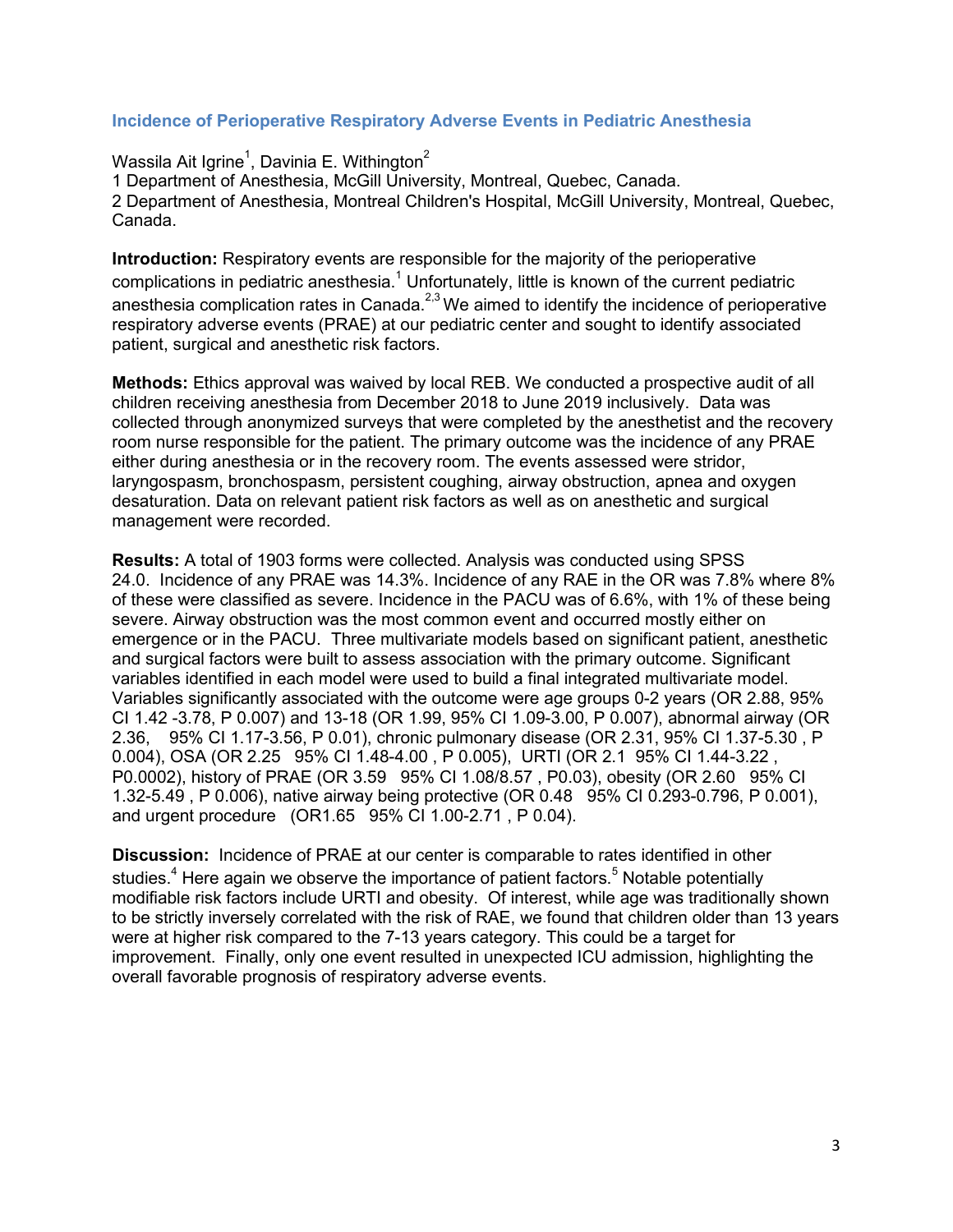- 1. Habre, W., Disma, N., Virag, K., Becke, K., Hansen, T. G., Jöhr, M., ... & Didier, A. (2017). Incidence of severe critical events in paediatric anaesthesia (APRICOT): a prospective multicentre observational study in 261 hospitals in Europe. The Lancet Respiratory Medicine, 5(5), 412-425.
- 2. Rose, D. K., Cohen, M. M., Wigglesworth, D. F., & DeBoer, D. P. (1994). Critical respiratory events in the postanesthesia care unit: patient, surgical, and anesthetic factors. The Journal of the American Society of Anesthesiologists, 81(2), 410-418.
- 3. Cohen, M. M., Cameron, C. B., & Duncan, P. G. (1990). Pediatric anesthesia morbidity and mortality in the perioperative period. *Anesthesia & Analgesia*, *70*(2), 160-167.
- 4. von Ungern-Sternberg, B. S., Boda, K., Chambers, N. A., Rebmann, C., Johnson, C., Sly, P. D., & Habre, W. (2010). Risk assessment for respiratory complications in paediatric anaesthesia: a prospective cohort study. The Lancet, 376(9743), 773-783.
- 5. Regli, A., & von Ungern-Sternberg, B. S. (2015). Diagnosis and management of respiratory adverse events in the operating room. Current Anesthesiology Reports, 5(2), 156-167.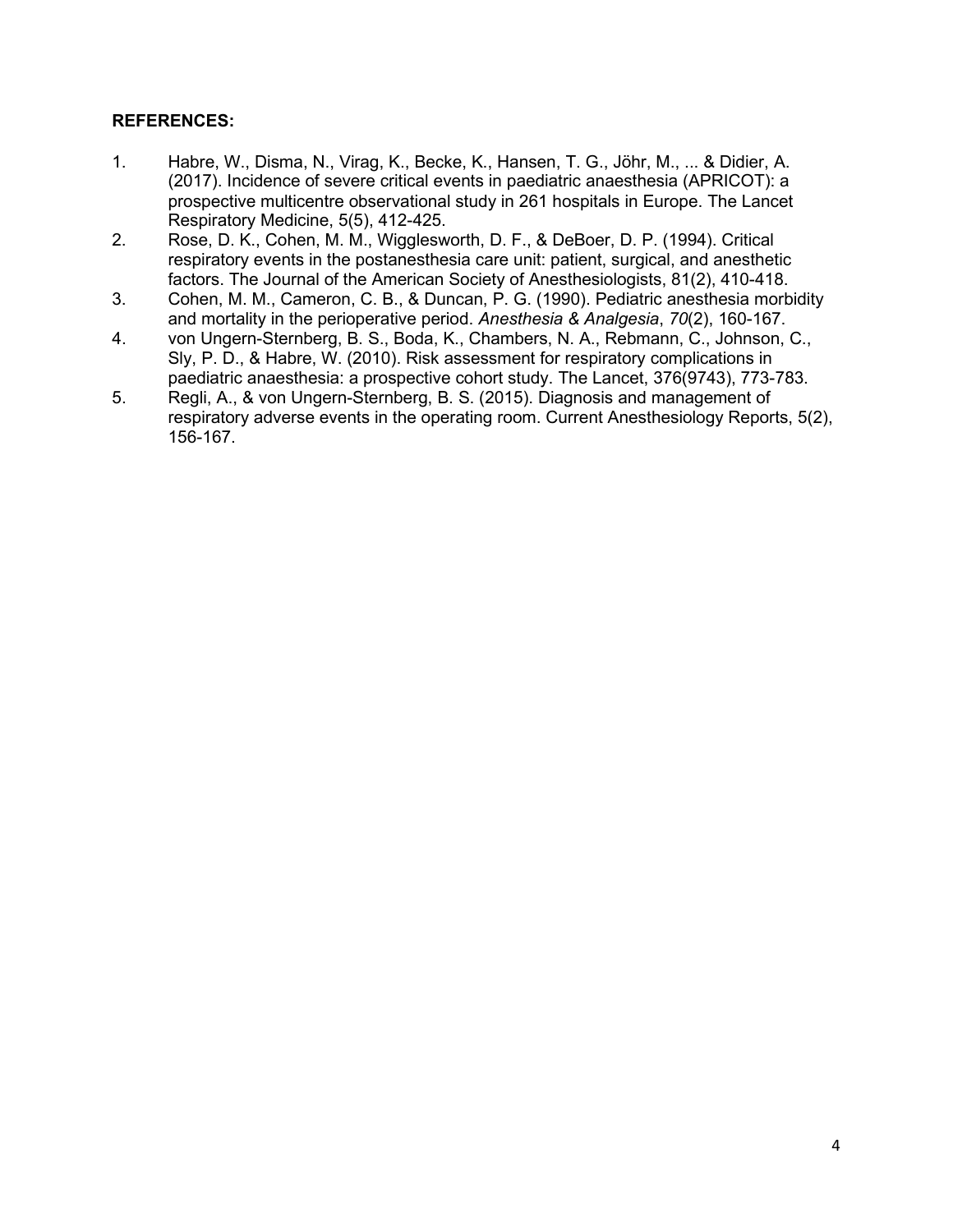#### <span id="page-4-0"></span>**Novel use of Continuous Erector Spinae Plane Blocks in Surgery for Adolescent Idiopathic Scoliosis**

Allyson Farran $^1$ , Michael Little $^1$ , Florian Rudolph $^1$ , Eric Huang $^2$ , Kyle Stampe $^2$ , Mancho Ng $^1$ 

1 Department of Anesthesiology and Pain Medicine, University of Alberta, Edmonton, Canada. 2 Department of Surgery, University of Alberta, Edmonton, Alberta, Canada.

**Background:** Posterior spinal fusion (PSF) for adolescent idiopathic scoliosis (AIS) can cause severe post-operative pain $^{\mathsf{1}}$ . These patients often have high systemic opioid requirements, which can result in a sequalae of unwanted opioid-related adverse effects $^2$ . The erector spinae plane (ESP) block is a novel regional anesthesia technique that blocks the dorsal and ventral rami of spinal nerve roots $^3$ . The utility of this block in pediatrics is relatively new $^4$ , and its efficacy in managing pain following surgery for scoliosis has not yet been described. We sought to determine whether bilateral continuous ESP blocks, when compared to single-shot intrathecal morphine, reduces opioid consumption in the first 72 hours after PSF for AIS. We also compared the frequency of opioid-related adverse effects and numeric rating scale (NRS) pain scores.

**Methods:** Ethics approval was obtained from the local REB. This was a before-after cohort study that compared a historical group of 31 consecutive patients receiving single-shot intrathecal morphine (5mcg/kg) to a prospectively matched cohort of 25 patients receiving bilateral continuous ESP blocks (bupivacaine 0.1% infusion at 0.5-1ml/hr, bolus dose of 7ml every 90min). ESP block catheters were placed under direct visualization by the surgeons at the end of surgery, and remained in-situ for 72 hours. Both groups also received gabapentin (5mg/kg), ibuprofen (10mg/kg), and acetaminophen (15mg/kg), and either morphine or hydromorphone via patient-controlled analgesia.

**Results:** Patients receiving continuous erector spinae plane blocks used significantly less opioids compared to those receiving intrathecal morphine at 48 and 72 hours post-operatively (28.5mg ± 13.5 vs 43.6mg ± 20.2, *p* = 0.007 at 48h; 29.5mg ± 13.6 vs. 47.9mg ± 23.0 at 72h, *p* = 0.002), but not at 24 hours. There were no significant differences in numeric rating scale pain scores. The continuous erector spinae plane blocks also had a lower incidence of nausea and vomiting (68% vs 90%, *p* <0.05), as well as pruritis (20% vs 52% *p* <0.05).

**Discussion:** This study found that continuous bilateral ESP blocks in PSF for AIS resulted in significantly less opioid consumption at 48- and 72- hours compared to a retrospective cohort of intrathecal morphine. The continuous ESPBs also resulted in fewer opioid-related adverse effects, including PONV and pruritis. Interestingly, the reduction in opioid consumption did not translate to reduced NRS pain scores. This may simply reflect a compensatory increase in the use of PCA opioids by the ITM group to achieve similar levels of analgesia. Given that this is a relatively new technique in pediatrics, the optimal dose of local anesthetic has not yet been established. Further characterization of the ideal loading volume, infusion rate, and concentration of local anesthetic used for continuous ESP blocks would be a valuable next step.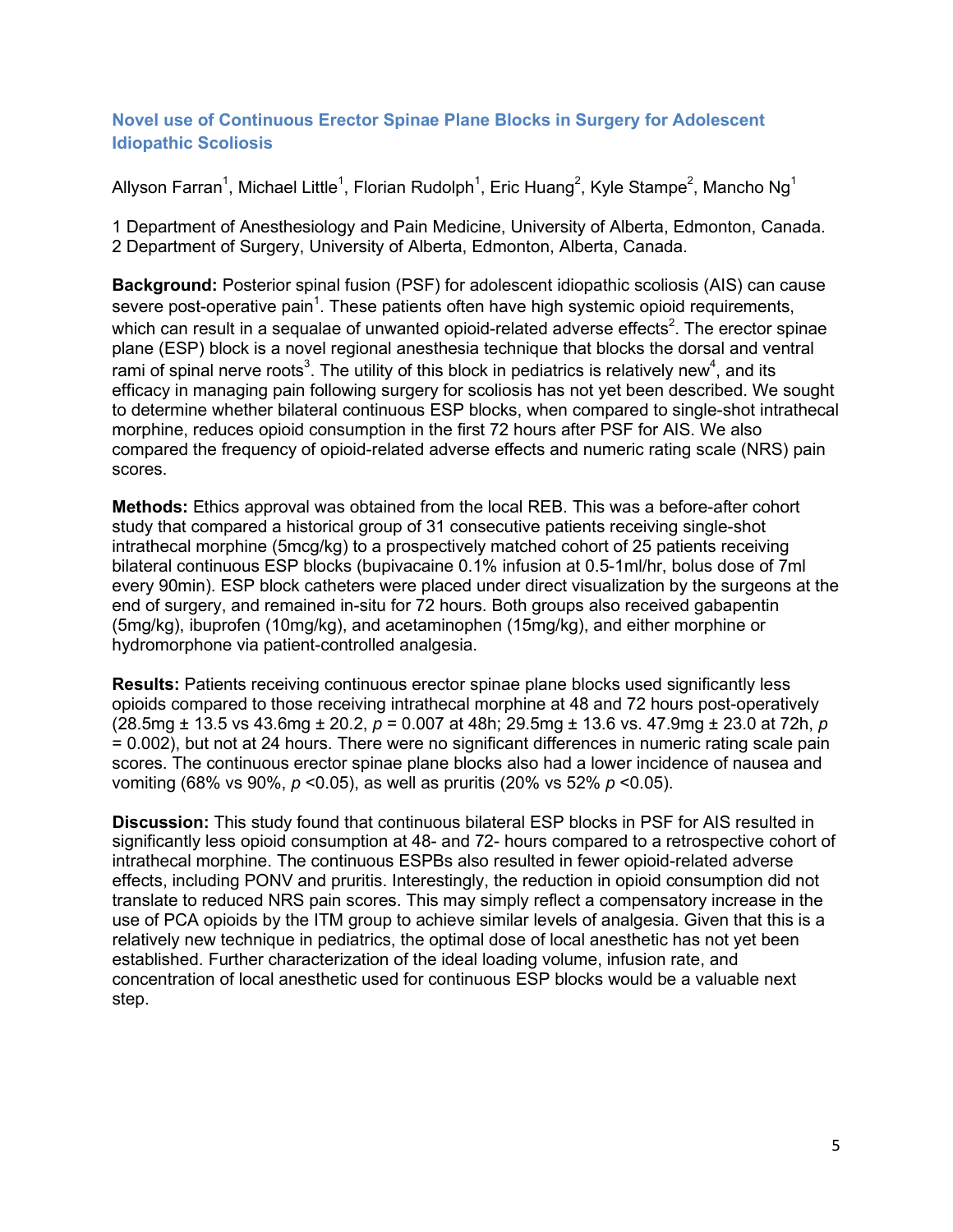- 1. Rullander AC, Jonsson H, Lundström M, Lindh V. Young people's experiences with scoliosis surgery: a survey of pain, nausea, and global satisfaction. *Orthop Nurs*. 2013;32(6):327-335.
- 2. Milbrandt TA, Singhal M, Minter C, et al. A comparison of three methods of pain control for posterior spinal fusions in adolescent idiopathic scoliosis. *Spine (Phila Pa 1976)*. 2009;34(14):1499-1503.
- 3. Forero M, Adhikary SD, Lopez H, Tsui C, Chin KJ. The Erector Spinae Plane Block: A Novel Analgesic Technique in Thoracic Neuropathic Pain. *Reg Anesth Pain Med*. 2016;41(5):621-627.
- 4. Holland EL, Bosenberg AT. Early experience with erector spinae plane blocks in children. *Paediatr Anaesth*. 2020;30(2):96-107.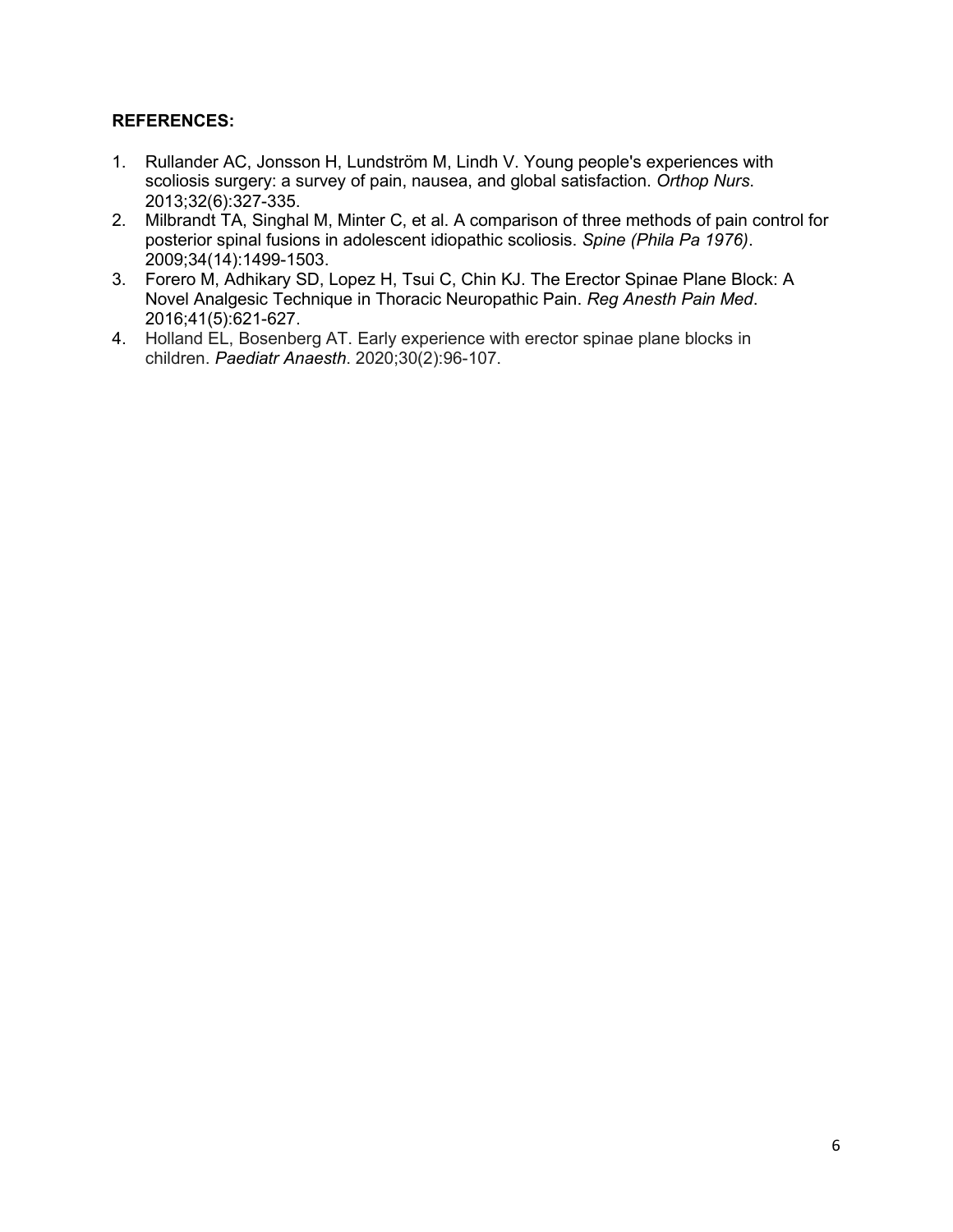#### <span id="page-6-0"></span>**Point of Care Ultrasound (PoCUS) for Obstructive Sleep Apnoea Screening in the Pediatric Population – A Systematic Review**

Donogh Burns<sup>1</sup>, Aditya Trivedi<sup>5</sup>, Vincent Chan<sup>2</sup>, Mandeep Singh<sup>2,3,4</sup>

1 Department of Anesthesia and Pain Medicine, The Hospital for Sick Children, Toronto, Ontario, Canada.

2 Department of Anesthesiology and Pain Management, Toronto Western Hospital, University Health Network, University of Toronto, Toronto, Ontario, Canada.

3 Toronto Sleep and Pulmonary Centre, Toronto, Ontario, Canada.

4 Department of Anesthesiology and Pain Management, Women's College Hospital, Toronto, Ontario, Canada.

5 Department of Chemistry, McMaster University, Hamilton, Ontario, Canada.

**Introduction:** The diagnosis of obstructive sleep apnea (OSA) has important clinical significance in the pediatric perioperative context. The gold standard of polysomnography is a limited and expensive resource. A recent systematic review and meta-analysis in adults identified several parameters which correlate well with OSA diagnosis. The objective of this systematic review was to evaluate the usefulness of surface airway ultrasound as a perioperative point-of-care ultrasound (PoCUS) tool for OSA screening in the pediatric population and identify potential areas for future research.

**Methods:** Ethics approved was not applicable because the study did not involve human or animal research.

This systematic review was registered with Prospero ID: CRD42020216252. A search of major electronic databases including Medline, Embase, and others was conducted from inception to November 2020. Inclusion criteria were observational cohort studies and randomized controlled trials involving surface ultrasound (US) imaging directly relating to OSA or US imaging of upper airway structures with a known association with OSA in the pediatric population (0-18 years) . Article screening, and data extraction were conducted by two independent reviewers. Mean age, gender, BMI, study setting, US parameters (index test) and reference measures were collected. An evaluation was made of the correlation between US parameters and OSA diagnosis using sleep study (reference standard), other reference measures relating to severity of symptoms or measures validating US parameters.

**Results:** Of the initial 8,499 screened articles, 12 articles (8 airway, 4 non-airway) evaluating 1,237 patients were included.

Three studies examined correlation between US measurements and OSA diagnosis defined by Apnea Hypopnea Index (AHI) as measured by polysomnography. Lateral pharyngeal wall thickness (LPW) was positively correlated with either the severity or presence of OSA in all three of these studies and total neck thickness (TNT) with AHI in one of the studies. Three studies examined the relationship between carotid intimal media thickness (cIMT) and AHI, with no significant correlation found. One study examined the relationship between cIMT and a clinical diagnosis of Adenotonsillar Hypertrophy and found a statistically significant association.

Four studies compared US measurements of tonsil volume preoperatively with the pathological specimens of resected tonsils with good correlations found between the measured volumes in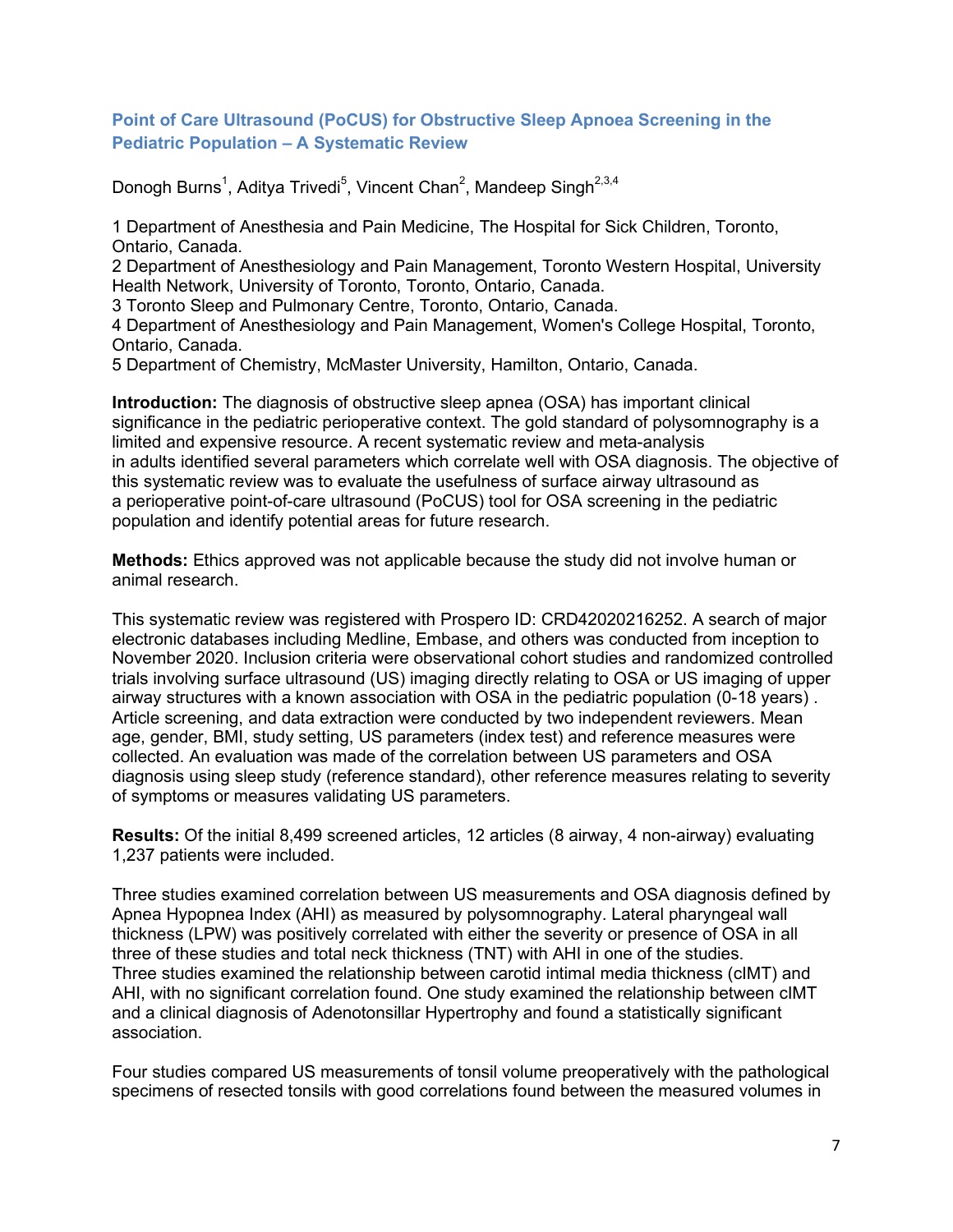each study.

One study examined the adenoid tonsils and found a strong correlation between the adenoid thickness on US and the extent of adenoid-posterior nostril occlusion (EANC) based on electronic nasopharyngoscopy.

**Discussion:** The studies included in this review exhibit considerable heterogeneity in terms of the structures examined by US and the correlated parameters. There is insufficient data currently to recommend any specific US measurements to reliably diagnose pediatric patients with OSA. This is an area of increasing interest, with most of the included studies published in the past three years. This systematic review highlights areas for future larger scale studies to pursue.

- 1 Coté CJ, Posner KL, Domino KB. Death or neurologic injury after tonsillectomy in children with a focus on obstructive sleep apnea: Houston, we have a problem! *Anesthesia and Analgesia*. 2014;118(6):1276-1283. doi:10.1213/ANE.0b013e318294fc47
- 2 Pehora C, Faraoni D, Obara S, et al. Predicting Perioperative Respiratory Adverse Events in Children With Sleep-Disordered Breathing. Published online 2020. doi:10.1213/ANE.0000000000005195
- 3 Marcus CL, Brooks LJ, Draper KA, et al. Diagnosis and management of childhood obstructive sleep apnea syndrome. *Pediatrics*. 2012;130(3):576-584. doi:10.1542/peds.2012-1671
- 4 Singh M, Tuteja A, Wong DT, et al. Point-of-Care Ultrasound for Obstructive Sleep Apnea Screening: Are We There Yet? A Systematic Review and Meta-analysis. *Anesthesia and analgesia*. 2019;129(6):1673-1691. doi:10.1213/ANE.0000000000004350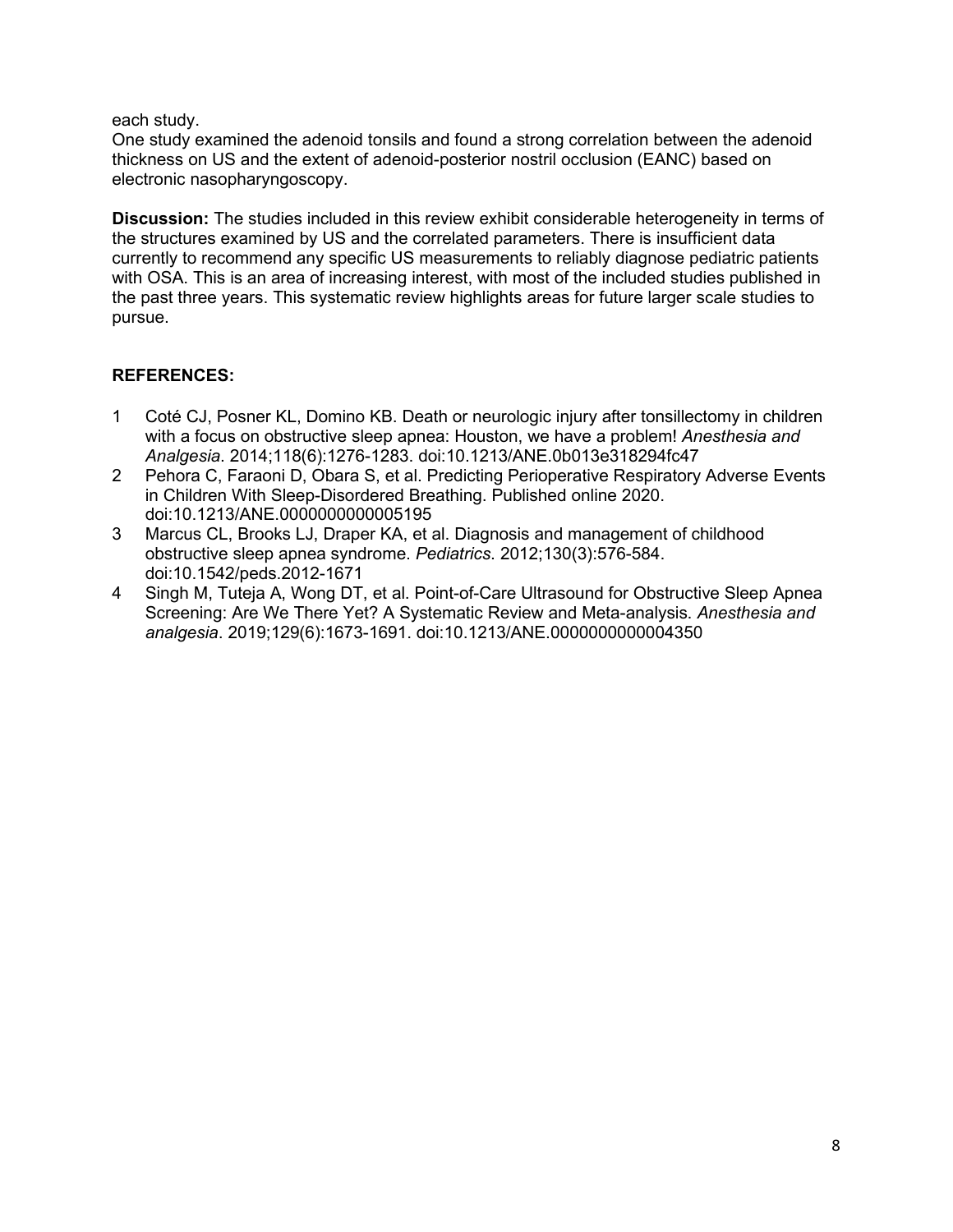#### <span id="page-8-0"></span>**Retrospective Audit of Paediatric Spine Surgeries: A Quality Improvement Initiative**

Cindos Barakat<sup>1,2</sup>, Ushma Shah<sup>1,2</sup>, Niveditha Karuppiah<sup>1,2</sup>, Raju Poolacherla<sup>1,2</sup>, Herman Sehmbi $^{\rm 1,2}$ , Brynn Charron $^{\rm 2}$ , Kathleen Lynch $^{\rm 3}$ , Susan Carter $^{\rm 3}$ , Abi Kandasamy $^{\rm 3}$ 

1 Department of Anesthesia and Perioperative Medicine, London Health Science Centre, London, Ontario, Canada.

2 Schulich School of Medicine and Dentistry, London, Ontario, Canada.

3 London Health Sciences Centre, London, Ontario, Canada.

**Introduction/Background:** Chronic postsurgical pain (CPSP) is known to occur in 20% of children after major surgery. (1) CPSP is associated with prolongation of recovery, higher risk of postsurgical infection and psychological distress. (1) Pediatric spine surgeries are commonly associated with higher rates of chronic pain and longer post-operative recovery. (2) Protocoled peri-operative management, such as with ERAS, can improve perioperative care. (3,4) The purpose of this review is to audit the hospital stay of pediatric patients who underwent spine surgery at a children's hospital to evaluate the baseline function and assess for areas of improvement.

**Methods:** Ethics approval was waived by the local REB. This is a retrospective chart review of all paediatric spine cases at a children's hospital between Jan  $1<sup>st</sup>$  2018 to December 31 $<sup>st</sup>$  2019.</sup> Data collected included 1) demographic profile, 2) medical comorbidities, 3) surgery, 4) postoperative pain scores & opioid consumption, 5) duration of hospital & ICU stay 6) adjuvant drugs, 7) physiotherapy goals and day achieved and 8) post-operative complications. This is the part 1 of a PDSA cycle.

**Results:** Total cases reviewed in this study were 67. Table 1 summaries the results. Average duration of hospital stay was  $6.7 \pm 2.1$  days, with an average of 1.2  $\pm$  0.83 days spent in ICU. Average opioid consumption was  $0.50 \pm 0.52$  mg/kg on POD 0,  $0.71 \pm 0.67$  mg/kg on POD 1,  $0.31 \pm 0.32$  mg/kg on POD 2, and  $0.13 \pm 0.14$  mg/kg on POD 3. For multimodal analgesia, all patients were prescribed acetaminophen (79% scheduled), 99% ibuprofen (53% scheduled) and 33% gabapentin. For rehabilitation goals, the average number of post-operative days to be able to sit at edge of bed was  $1.3 \pm 0.7$ , sitting for >20 min was  $3.0 \pm 1.4$ , ambulate ~10 m was  $3.4 \pm$ 1.3 and ascend/descend 3 steps was  $4.5 \pm 1.5$ . Analysis of the pain scores was complex due to variations in documentation style and frequency.

**Discussion:** Complex pediatric spine surgery needs a multidisciplinary approach to manage perioperative pain which in turn improves patient outcomes, while reducing hospital stay and costs. The hospital stay at our institution is 1-2 days greater than others. Institutions without ERAS protocol have a length of stay at 5.7 days, in comparison to our 6.7 days; additionally, those with ERAS protocols have lengths of stay at 4 days.(4) The barriers to early discharge have been identified as variable postoperative analgesic prescription, late mobilization and physiotherapy goal achievement. We would benefit from the development of standardized postoperative pain management protocol and early mobilization to facilitate recovery and early discharge. The next PDSA cycle will introduce postoperative spine care bundle which will target pain and symptom management and early physiotherapy.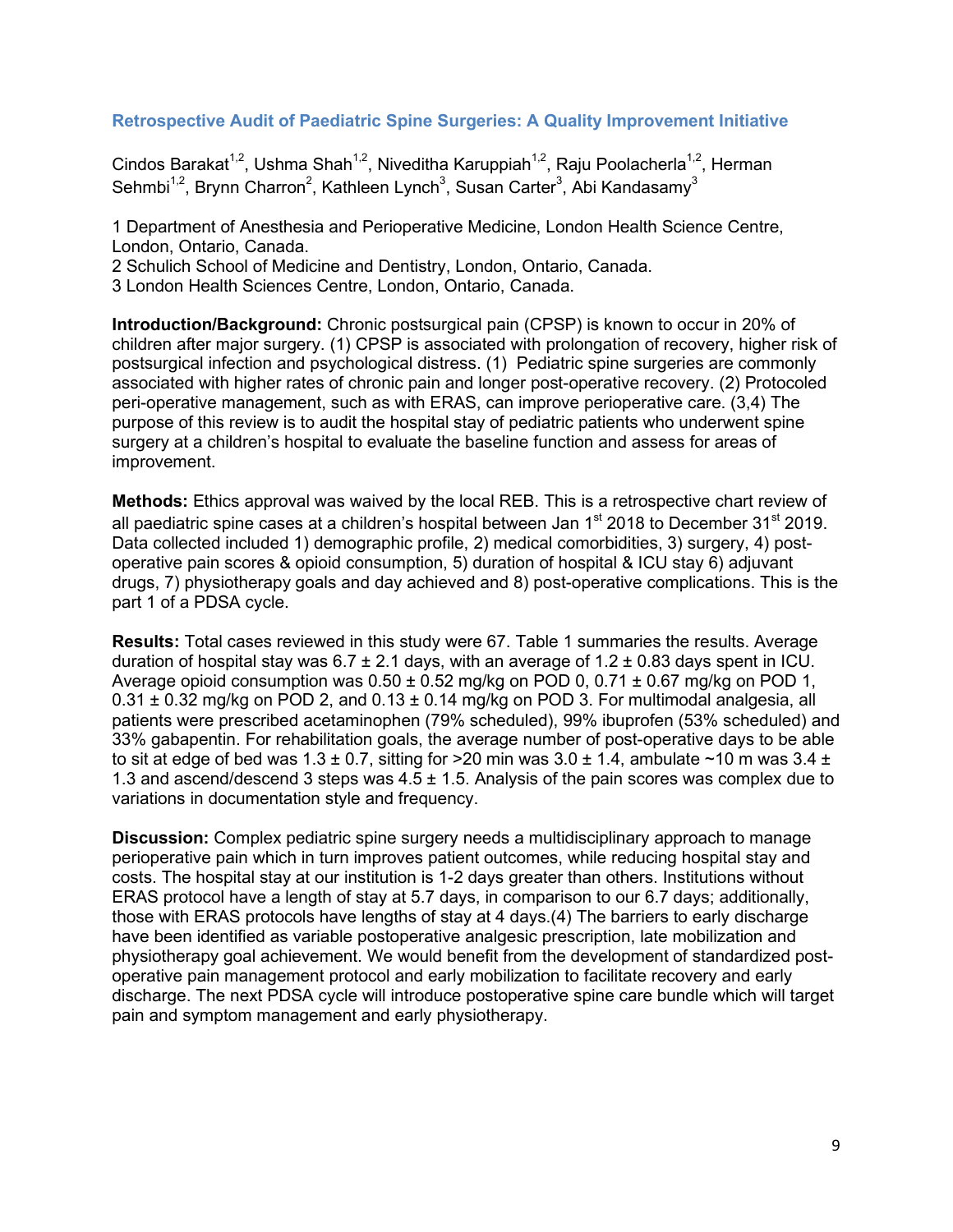- 1. Rabbitts JA, Fisher E, Rosenbloom BN, Palermo TM. Prevalence and predictors of chronic postsurgical pain in children: a systematic review and meta-analysis. The journal of pain. 2017 Jun 1;18(6):605-14.
- 2. Williams G, Howard RF, Liossi C. Persistent postsurgical pain in children and young people: prediction, prevention, and management. Pain reports. 2017 Sep;2(5).
- 3. Dietz N, Sharma M, Adams S, Alhourani A, Ugiliweneza B, Wang D, Nuño M, Drazin D, Boakye M. Enhanced recovery after surgery (ERAS) for spine surgery: a systematic review. World neurosurgery. 2019 Oct 1;130:415-26.
- 4. Muhly WT, Sankar WN, Ryan K, Norton A, Maxwell LG, DiMaggio T, Farrell S, Hughes R, Gornitzky A, Keren R, McCloskey JJ. Rapid recovery pathway after spinal fusion for idiopathic scoliosis. Pediatrics. 2016 Apr 1;137(4).

| <b>Gender</b>                     |                        |                      |                  | Age                   |                  |                          |                          |  |  |
|-----------------------------------|------------------------|----------------------|------------------|-----------------------|------------------|--------------------------|--------------------------|--|--|
|                                   | M                      | F.                   |                  |                       | <b>Years</b>     |                          |                          |  |  |
| <b>Total</b>                      | 24                     | 42                   |                  | Average               | 13±3.1           |                          |                          |  |  |
| <b>Percent</b>                    | 35%                    | 64%                  |                  |                       |                  |                          |                          |  |  |
|                                   |                        |                      |                  |                       |                  |                          |                          |  |  |
| <b>Most Responsible Diagnosis</b> |                        |                      |                  |                       |                  |                          |                          |  |  |
|                                   | Idiopathic             | <b>Neuromuscular</b> | <b>Trauma</b>    | <b>Tumor</b>          | Congenital       | <b>Spondylolisthesis</b> | <b>Neurofibromatosis</b> |  |  |
|                                   | <b>Scoliosis</b>       | disorder             |                  |                       | <b>Scoliosis</b> |                          |                          |  |  |
| <b>Total</b>                      | 40                     | 8                    | 7                | 3                     | 3                | 3                        | 3                        |  |  |
| <b>Percent</b>                    | 61%                    | 12%                  | 11%              | 4.5%                  | 4.5%             | 4.5%                     | 4.55%                    |  |  |
| <b>ASA</b>                        |                        |                      |                  |                       |                  | <b>Surgical Levels</b>   |                          |  |  |
|                                   | 1                      | $\mathbf{z}$         | 3                | 4                     |                  |                          | Percent                  |  |  |
| <b>Total</b>                      | $\mathbf{1}$           | 14                   | 39               | 13                    |                  | <4                       | 16%                      |  |  |
| <b>Percent</b>                    | 2%                     | 21%                  | 58%              | 19%                   |                  | >3                       | 84%                      |  |  |
|                                   |                        |                      |                  |                       |                  |                          |                          |  |  |
| <b>Hospital Stay</b>              |                        |                      | <b>ICU Stay</b>  | <b>ICU Stay</b>       |                  | <b>Remained</b>          |                          |  |  |
|                                   |                        |                      |                  |                       |                  | <b>Intubated</b>         |                          |  |  |
|                                   | <b>Days</b>            |                      |                  | <b>Days</b>           |                  |                          |                          |  |  |
| <b>Average</b>                    | $7.3 \pm 5.4$          |                      | Average          | $1.9 \pm 5.1$         |                  | <b>Total</b>             | 6                        |  |  |
| <b>Average</b>                    | $6.7 \pm 2.1$          |                      | <b>Average</b>   | $1.2 \pm 0.83$        |                  | <b>Percent</b>           | 9%                       |  |  |
| (outliers                         |                        |                      | (outliers        |                       |                  |                          |                          |  |  |
| removed)*                         |                        |                      | removed)*        |                       |                  |                          |                          |  |  |
|                                   |                        |                      |                  |                       |                  |                          |                          |  |  |
| <b>Opioid Consumption</b>         |                        |                      |                  |                       |                  |                          |                          |  |  |
|                                   | POD <sub>0</sub>       | POD <sub>1</sub>     | POD <sub>2</sub> | POD <sub>3</sub>      |                  |                          |                          |  |  |
| <b>Morphine</b>                   | $0.54 \pm 0.62$        | $0.81 \pm 1.0$       | $0.44 \pm 1.2$   | $0.27 \pm 1.2$        |                  |                          |                          |  |  |
| <b>Equivalents in</b>             |                        |                      |                  |                       |                  |                          |                          |  |  |
| mg/kg                             |                        |                      |                  |                       |                  |                          |                          |  |  |
| <b>Morphine</b>                   | $0.50 \pm 0.52$        | $0.71 \pm 0.67$      | $0.31 \pm 0.32$  | $0.13 \pm 0.14$       |                  |                          |                          |  |  |
| <b>Equivalents in</b>             |                        |                      |                  |                       |                  |                          |                          |  |  |
| mg/kg (outlier                    |                        |                      |                  |                       |                  |                          |                          |  |  |
| removed)                          |                        |                      |                  |                       |                  |                          |                          |  |  |
|                                   |                        |                      |                  |                       |                  |                          |                          |  |  |
| <b>Adjuvants</b>                  |                        |                      |                  |                       |                  |                          |                          |  |  |
|                                   | Acetaminophen<br>67    | Ibuprofen<br>66      | Gabapentin       |                       |                  |                          |                          |  |  |
| <b>Total</b>                      |                        |                      | 22               |                       |                  |                          |                          |  |  |
| <b>Scheduled</b>                  | 79%                    | 53%                  | 100%             |                       |                  |                          |                          |  |  |
| <b>PRN</b>                        | 13%                    | 47%                  |                  |                       |                  |                          |                          |  |  |
| Physiotherapy                     |                        |                      |                  |                       |                  |                          |                          |  |  |
|                                   | <b>Sitting at Edge</b> | Sitting >20 min      | Ambulate ~10 m   | <b>Ascend/Descend</b> |                  |                          |                          |  |  |
|                                   | of bed                 |                      |                  | 3 Steps               |                  |                          |                          |  |  |
| <b>Average Post</b>               | $1.3 \pm 0.7$          | $3.0 \pm 1.4$        | $3.4 \pm 1.3$    | $4.5 \pm 1.5$         |                  |                          |                          |  |  |
| <b>Operative Day</b>              |                        |                      |                  |                       |                  |                          |                          |  |  |

Table 1. Results. Total cases reviewed were 67. \*Outliers were removed due to extended duration of stay due to comorbidities not associated with spine surgery.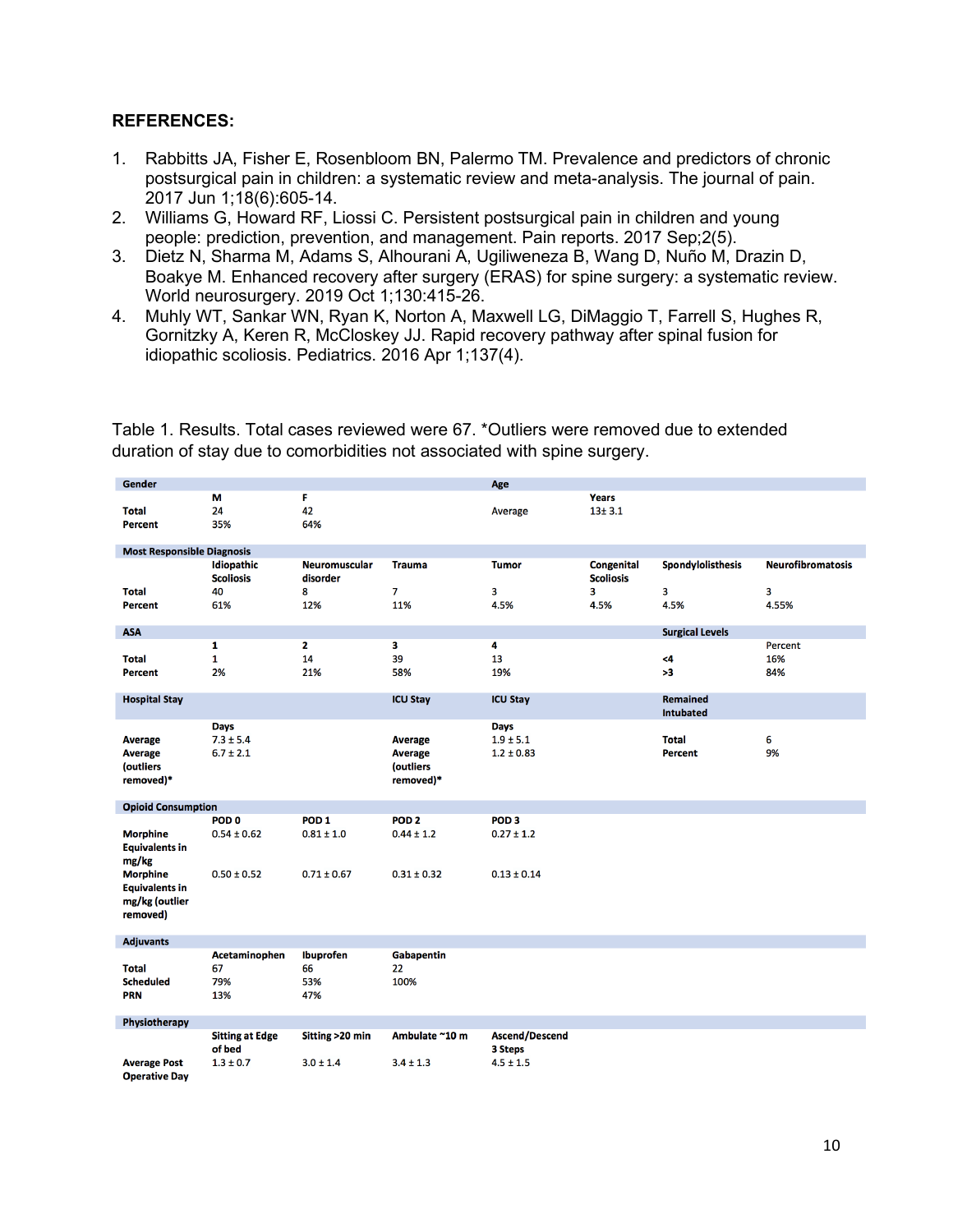#### <span id="page-10-0"></span>**Retrospective Review of Ambulatory Continuous Adductor Canal Catheters in Adolescents Undergoing Reconstructive Knee Surgery**

Jennifer Dvorak<sup>1,2</sup>, Adam Spencer<sup>2,3</sup>, Andrew Walker<sup>1</sup>, Lisa Phillips<sup>4</sup>, Ryan Endersby<sup>3</sup>, Kaleigh Peters<sup>5</sup>

1 Department of Anesthesia, Foothills Medical Centre, Calgary, Alberta, Canada.

- 2 Department of Anesthesia, Alberta Children's Hospital, Calgary, Alberta, Canada.
- 3 Department of Anesthesia, South Health Campus, Calgary, Alberta, Canada.
- 4 Department of Orthopedics, Alberta Children's Hospital, Calgary, Alberta, Canada.
- 5 Faculty of Nursing, University of Calgary, Calgary, Alberta, Canada.

**Introduction/Background:** Pediatric knee reconstruction is known to be a painful procedure requiring multimodal analgesia, including regional techniques to provide adequate postoperative pain control.<sup>1</sup> To provide prolonged postoperative analgesia pediatric anesthesiologists are inserting continuous peripheral nerve block (CPNB) catheters and using delivery systems such as electronic or elastomeric pumps to infuse local anesthetic over 24 to 72 hours. $^{2}$  Ambulatory continuous peripheral nerve block catheters (CPNBs) have proven to be feasible and safe for pediatric patients, however there is little data on ambulatory adductor canal blocks (ACBs) in this population. $3$  We present a retrospective audit in pediatric patients to evaluate the efficacy of ambulatory continuous ACBs placed after reconstructive knee surgery using the catheter-overneedle technique (CON).

**Methods:** Ethics approval was obtained from the local REB**.** Retrospective data was collected on all pediatric patients who received an ambulatory continuous ACB after reconstructive knee surgery between March 2017 and May 2020 at a tertiary care pediatric hospital. Catheters were placed under ultrasound guidance using the CON technique as described here.<sup>4</sup> Catheters were intended to remain in place for up to three days. Data obtained included demographic information, duration of hospital stay, numerical pain scores (NRS) at rest, with movement and opioid use on postoperative days 1-3, complications related to the catheter, emergency department visits and hospital readmissions. Data was analyzed using descriptive statistics and presented as mean (standard deviation) or frequency (percentage) unless otherwise specified.

**Results:** Sixty-eight patients (age 13-17) were discharged home with a continuous ACB *in situ*; 80.9% on the day of surgery. 60.3% and 36.5% patients had their catheters in place until POD 2 and POD 3 respectively. Median NRS pain scores were ≤3 at rest and ≤5 with activity on postoperative days 1-3. Median opioid use was ≤5mg oral morphine equivalents per day with 31% of patients using no opioids from postoperative days 1-3. There were no serious complications such as LAST or long-term neurologic deficits. Readmission to hospital was limited to one patient for uncontrolled pain post-catheter removal.

**Discussion:** This study was designed as an initial retrospective audit on the use of postoperative ambulatory ACBs at our institution. We did not design our study to detect an *a priori* defined effect size. Despite our sample size, our audit suggests that in our cohort of pediatric reconstructive knee surgery patients the use of ambulatory ACBs is a feasible analgesic modality that resulted in clinically acceptable postoperative pain scores and minimal opioid use. Leakage around the catheter puncture site was limited to one patient supporting the use of the CON technique that utilizes a puncture hole of equivalent size to that of the catheter. Future appropriately powered clinical trials are warranted comparing the adductor canal block to the more commonly applied femoral approach in pediatric patients.